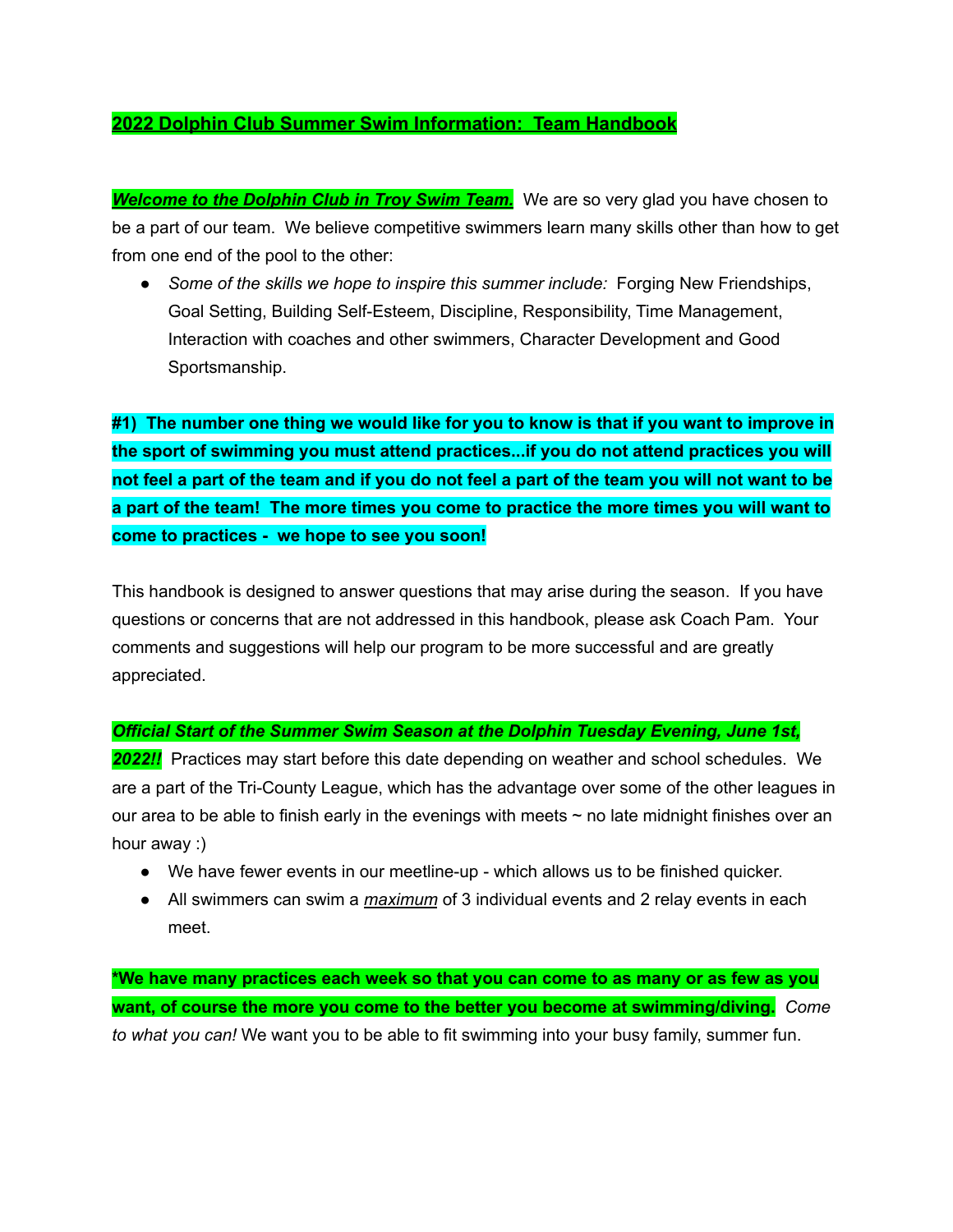## *\*\*Normal Swim Team Practices* **are below - start date June 1st, 2022 weather permitting: Monday - Friday mornings:**

- 9:00 10:00 am for 11 and up swimmers
- 10:00 11:00 am for 10 and under swimmers

### **Monday - Thursday evenings:**

 $\bullet$  8:00 - 9:00 pm for all ages

### *Normal Dive Team Practices* **are:**

We are working on the exact Diving schedule as we get closer to the start of the season we will let everyone know. This is dependent on the coach's availability - Coach Addie Fields will be returning this year for another season after a very successful season last year!!

## **\*If the weather is not good we may not be in the water by the June 1st "start of the season" date listed above - stay tuned to emails, Remind app and Facebook.**

\*\*Depending on the finish of area schools we will begin morning and evening swim practices as soon as conditions allow, stay tuned to your email and Remind Text messaging service and the Dolphin Club of Troy Facebook page ~ become a friend today.

### *Practice Guidelines:*

- Practices will start on time and finish on time, please allow for time to get to the pool and be ready to get in the water on time.
- Swimmers should not leave the deck without permission of the coach of their lane.
- Swimmers misbehaving will be excused from practice.
- Parents are welcome to observe practices. Parents should not come into the coaching-deck area to talk with the coaches or swimmers during practices, before or after practices is always best.
- Practices will occur unless you are notified via email, Remind text message and Dolphin FB page, sometimes FB or Remind are the only option...check there first.
- Practices may be canceled due to inclement weather...there is a  $\frac{1}{2}$  hour mandatory out of the pool time if lightning or thunder are spotted/heard.

**\*\*Kelly's Poco Loco will be at the Dolphin with swim gear coming up on Sunday, May 1st from 2:00 - 4:00 pm #2 Dolphin Club Open House for the season.**

● We are asking all swimmers to purchase the team suit and then a latex (thin material) Dolphin cap will be given to all swimmers to wear in meets. Any cap may be worn at practices - we do encourage this so they are ready to wear @ meets.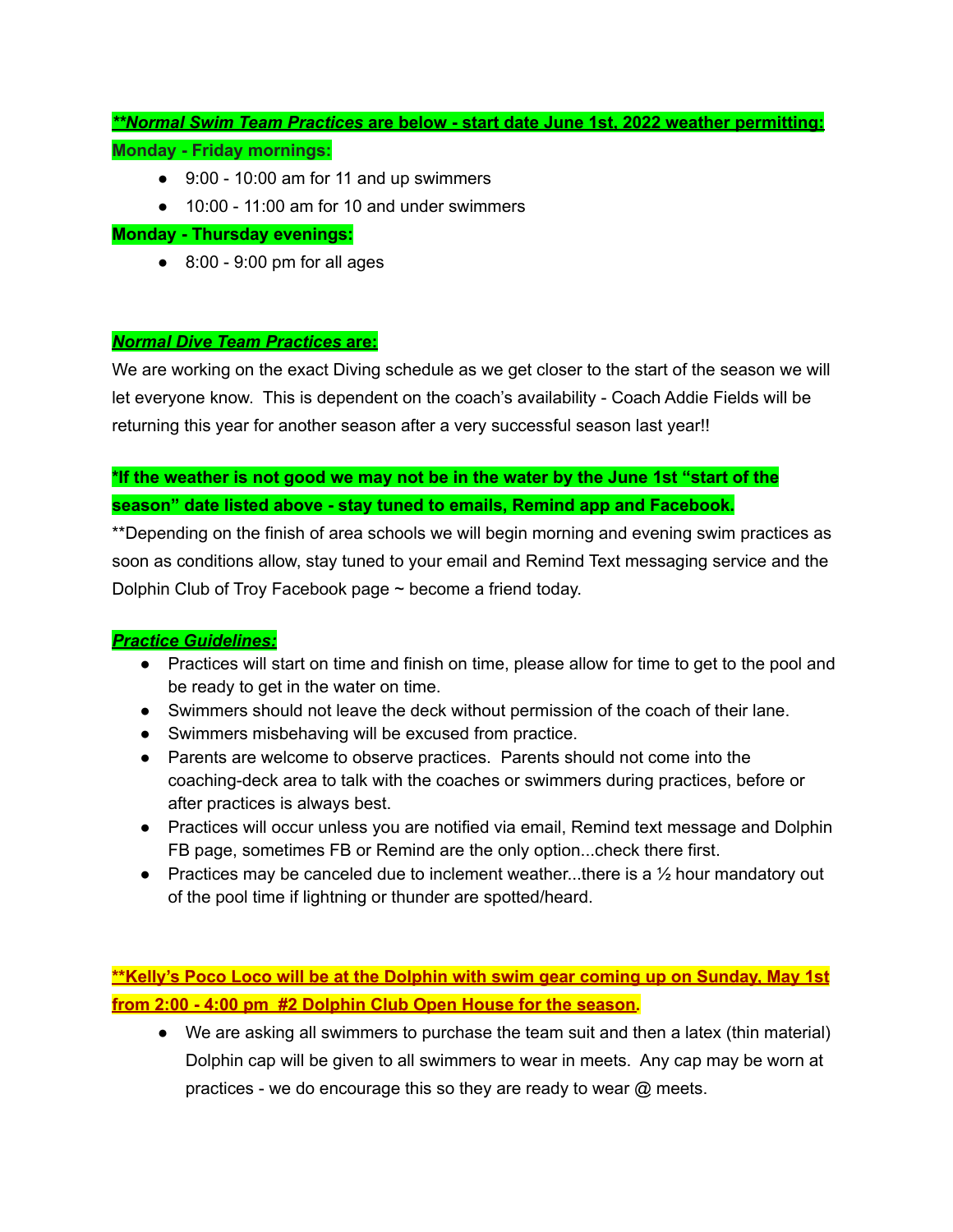- We are looking to add silicone (thick material) Dolphin caps as an additional cost for anyone interested in ordering. (Price will depend on the number of people who want to order these.)
	- *● \*\*\*If you plan on purchasing a suit, or if you need other swim gear ~ this is the day to come to the Dolphin, make plans now to attend!! Team suits do not go by regular sizing for kids and it is best to try them on in person.\*\*\**
	- Kelly will bring good swim team goggles, team suits, practice suits, bungee cords which are recommended and other swim gear for the season  $\sim$  \*\*Please make plans to purchase a team suit.

*Coaching Staff: We are still working on solidifying coaches for the 2022 summer season.*

*Head Coach Pam Fulton* - Head Coach of the Miami County Marlin Swim Team, Assistant Coach at Troy Christian High School and coaching/parent of a swimmer in the Troy area for the last 25 years.

- Coach Heather Cudd  $\sim$  swimmer and Head Coach for Miami East this winter
- Coach Nikki Alexander  $\sim$  currently coaches swim  $\omega$  Miami County Marlins
- Coach Jen McCormick  $\sim$  currently coaches swim  $\omega$  Miami County Marlins
- We also have several College and High School swimmers who will be helping out with the swim program, most have swam all of their lives and have helped here at the Dolphin for many years. They are really good at coaching and taking care of swimmers so that they learn the proper technique of the four competitive swim strokes.

*Team Communication* ~ All information about the team, practices, meets, team pictures and Spirit wear will be communicated through:

*#1) Team email list* ~ make sure Coach Pam has all emails that will allow information to get to the right places, if grandma is picking up/dropping off they can be on here as well.

*#2) Dolphin Club of Troy Facebook Page* ~ become a Facebook friend of the Dolphin Club of Troy today, updates on meets/practices go here first.

*#3) Remind texting service* ~ make sure you follow the directions for being a part of this group. Will be used for any cancellations, meet directions or team problems, good news, etc.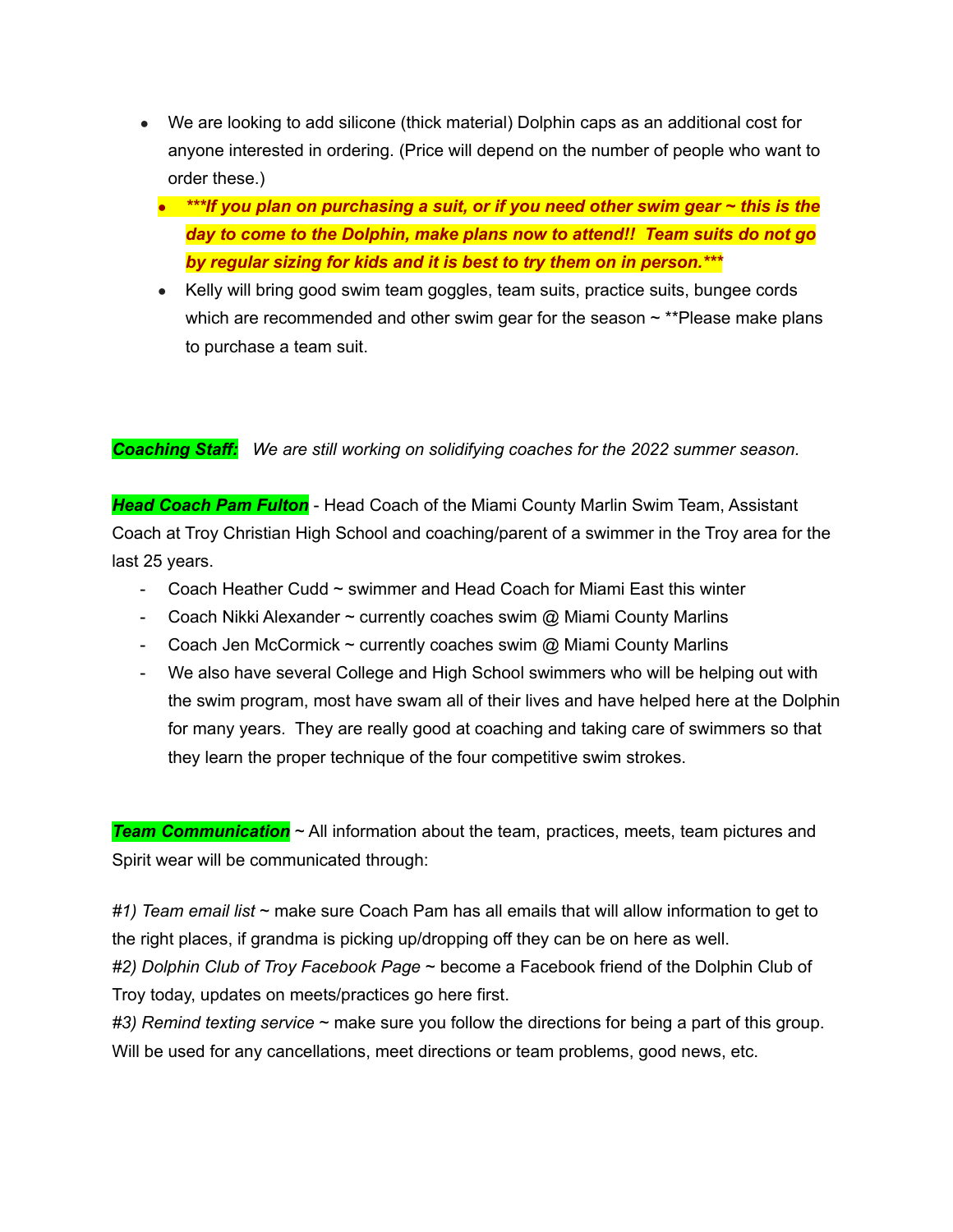*Family File Folders:* Your family will have a folder in the Dolphin Club House where swimmers/parents can come and check regularly for ribbons/medals  $\sim$  if you would like to help get ribbons into these files please let Coach Pam know if you can volunteer. Thank you! *Meet Workers:* We will need many, many meet workers for all home meets, it takes at least 40 workers for each home meet and 15 for each away meet...mostly timing and several other really easy-to-train jobs. If we can get everyone to work  $\frac{1}{2}$  of the meet, no one family has to do more than one job  $\sim$  we thank you for your efforts here!

- We know this can be intimidating to new families, but please know there is a job for everyone, we will train you to work and you only have to help for  $\frac{1}{2}$  of the meet.
- Good news: we also have jobs you can do with younger siblings in tow.

*Swim and Dive Meets ~* We would love to have you swim in *at least three swim* meets and would be thrilled if you can swim all meets for the Dolphin at one of the Championship meets.

- *League Dual Meet* ~ A meet that consists of two teams from the Tri-County Swim/Dive League: Celina, Coldwater, New Bremen, St. Henry's, St. Marys, Tecumseh Woods in Piqua and the Troy Dolphin.
- *● Championships ~* A qualifying meet held at the end of the season consisting of the teams from the Tri-County League, we have two different Championship meets available to team members. \*\*Teams are able to enter four swimmers per event. Due to the nature of the event, not all swimmers may be able to participate in A championships. To be eligible, swimmers must be registered with the Dolphin Swim team and compete in a minimum of two league meets during the season in order to be eligible to compete.
- *In general* ~ Swim and Dive meets are optional, but the more you swim/dive the more you find success in these swim/dive skills, become friends with others on the team and love the sport of swimming and in general, just have fun.
- *● Our goal at the Dolphin Club of Troy is to have you like swimming as much as we do and continue swimming for a very long time, please consider swimming every meet through the summer.*

*We will have Spirit wear that is available to order out to you all soon* ~ this is optional for swimmers, parents and other family members.

*We will have team pictures taken by Better Images Tuesday, June 14th 10:00 AM Team Photos*...as soon as we have the date we will make that known to all. This is available for all Swim/Dive Swim team members and all Mighty Mites interested in being in the pictures.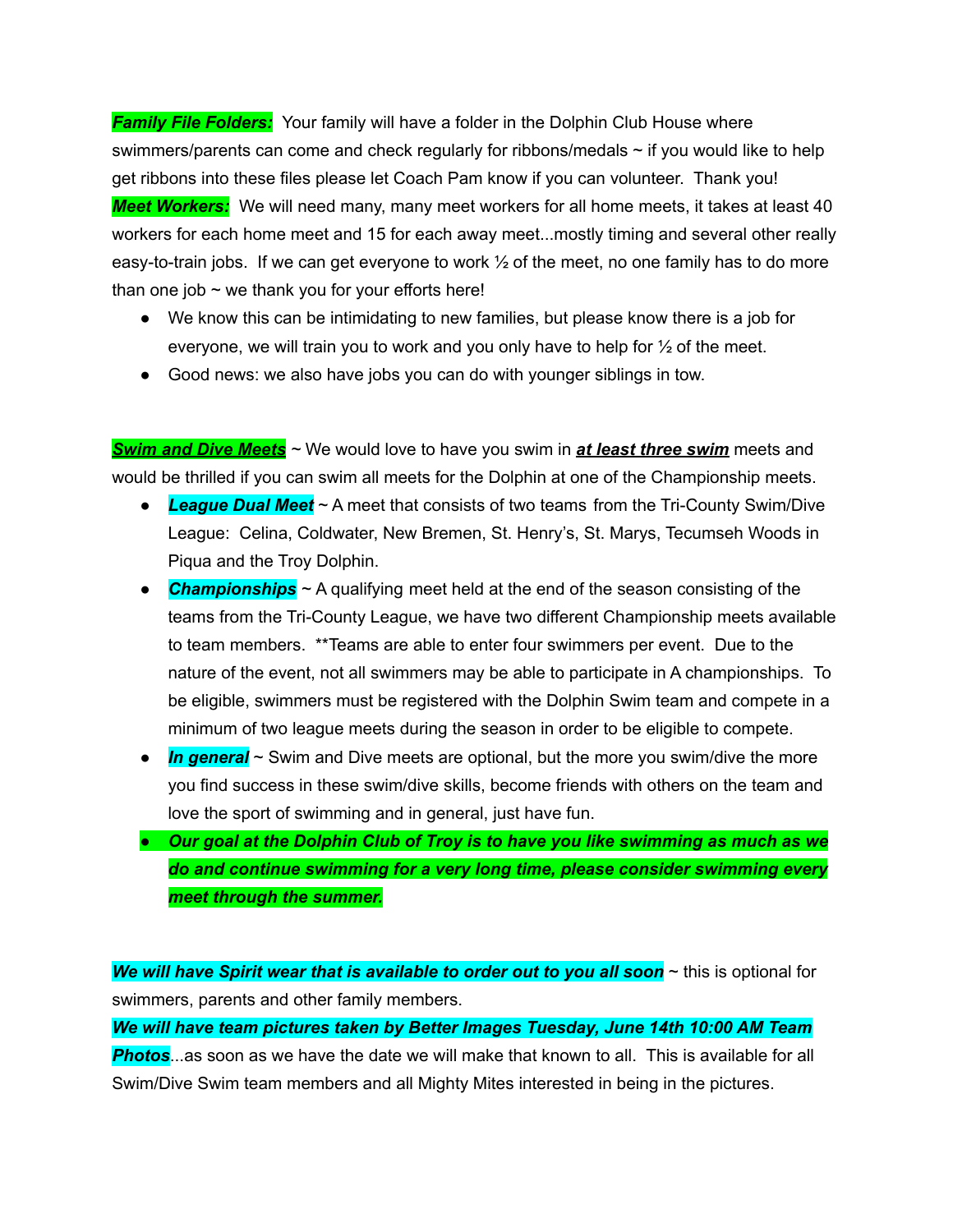*Team Goals:* Have Fun and learn the 4 competitive strokes in swimming!

- We want everyone to have fun, swimmers, parents and coaches should all have a goal of having fun.
- We want all swimmers to learn the correct technique of the four competitive strokes, turns and starts.
- We want everyone to be able to improve their practice performances, meet performances and knowledge of competitive swimming

It is the goal of the coaches that all swimmers on the team attend one of the Championship meets at the end of the season. *We would love it if all swimmers could attend the A Championship meet on Saturday, July 23rd, but we have room for only so many swimmers.*

# *Troy Dolphin Swim Team Meet Schedule Summer 2022:*

## *June 2022:*

June 1st opening practice in the evening, dependant on weather conditions June 13th first day of Mighty Mites

June 14th first day of Lessons (younger Mighty Mites)

**June 14th Picture Day 10:00 AM Team photo, Individuals before and after June 16th New Bremen @ the Dolphin (Mighty Mites & Lessons will swim)** June 18th Celina Pentathlon @ Celina **(\*\*This is not a regular team event...each Swimmer swims 5 events, a slight cost involved of \$5 a swimmer. This is for swimmers that are able and willing to swim all four strokes legally plus an Individual Medley.)**

**June 21st Celina @ the Dolphin (Mighty Mites & Lessons will swim)** June 23rd Dolphin @ St Henry's June 29th Dolphin @ Coldwater

## *July 2022:*

July 6th Dolphin @ Tecumseh Woods in Piqua **July 12th St. Marys @ the Dolphin (Mighty Mites & Lessons will swim even though they are done w/practices)** July 16th Dive Championships @ Coldwater July 18th B Championships @ St Marys

July 23rd A Championships @ Coldwater

\*We ask that all swimmers come to as many swim meets as possible and plan to attend the end of the season Championship meet.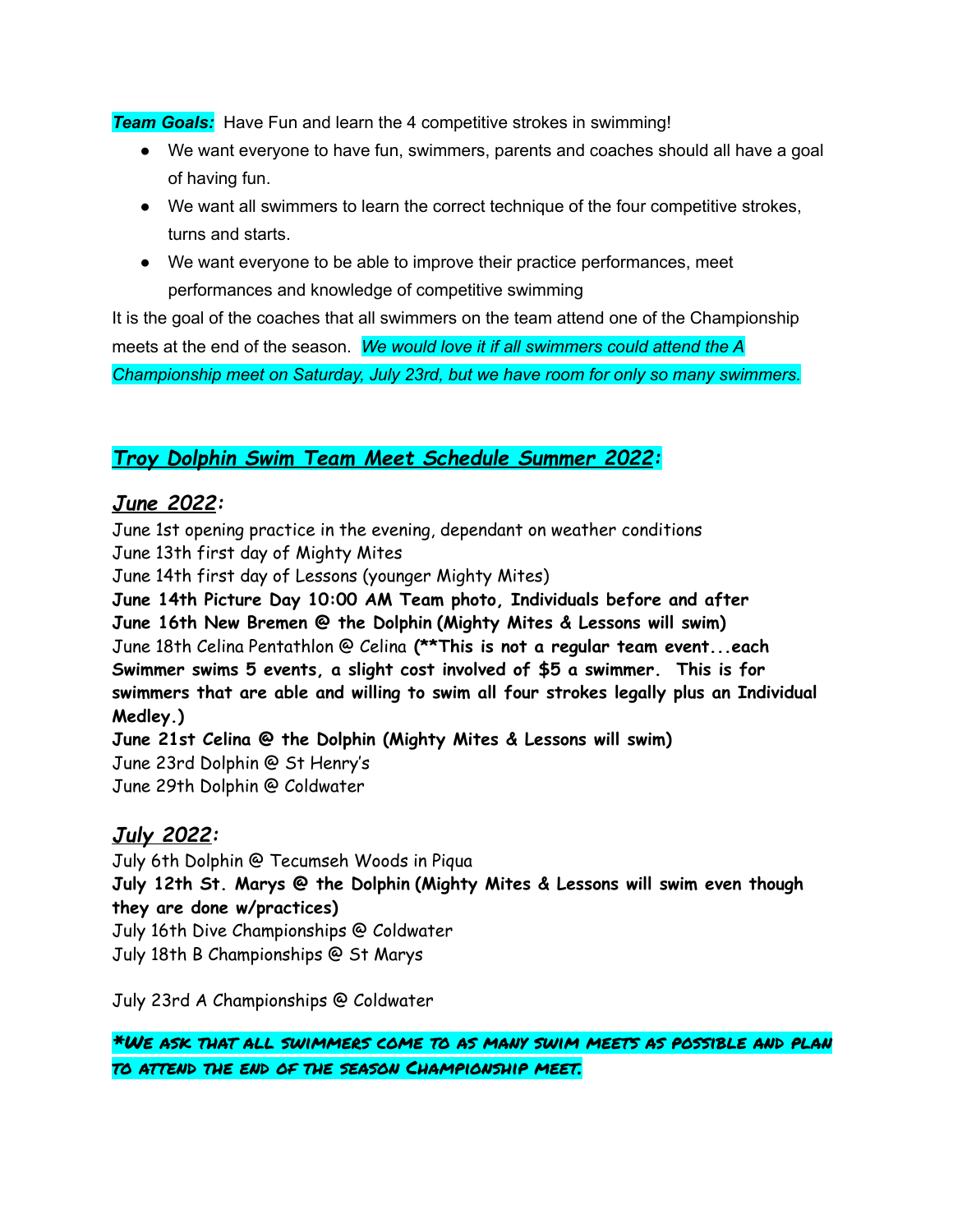- We also know it is summer and families are busy with fun...come as much as you Possibly can for the fun of learning to swim and being in the sun together as a team!

**\* Home meets in bold.**

**\*\*Approximate Start times ~** *Home Dive meets* **begin at 5:00 pm with warm-ups at 4:00 pm.** *Home Swim meets* **begin at 7:00 pm with warm ups at 6:30 pm.** *\*\*\****Mighty Mites swim only at Home meets***...will swim at approximately 6:50 pm before the start of Home meets.*

\*\*\*\***Approximate Start times** ~ *Away Dive meets* begin at 5:00 pm with warm-ups at 4:30 pm. *Away Swim meets* begin at 7:00 pm with warm-ups at 6:45 pm.

**\*\*\*We also have the opportunity to have many of our 12 and under swimmers swim at the B Championships on Monday night, July 12th.** *This is a great idea to have especially those who are new to the sport of swimming attend this Championship meet.*

### *Meet Entries:*

- **● Coaches are responsible for all team entries.** Swimmers are expected to swim all events they have entered. Swimmers will not be assigned to events that they are not physically ready to do.
- Practice attendance may affect a swimmer's placement in a meet.
- All entries will be sent via email, Remind text and Facebook page the day of the meet.
- **We do have to know about attendance at meets ahead of time**, so unless there are broken arms or severe sudden illnesses please give notice if you cannot attend meets.
- Coaches take much time to fit everyone in their best events, please make sure they know attendance at least 2 - 3 days prior to all meets.
- Complete a Vacation Slip with the swim meets you have to miss if they cannot attend.